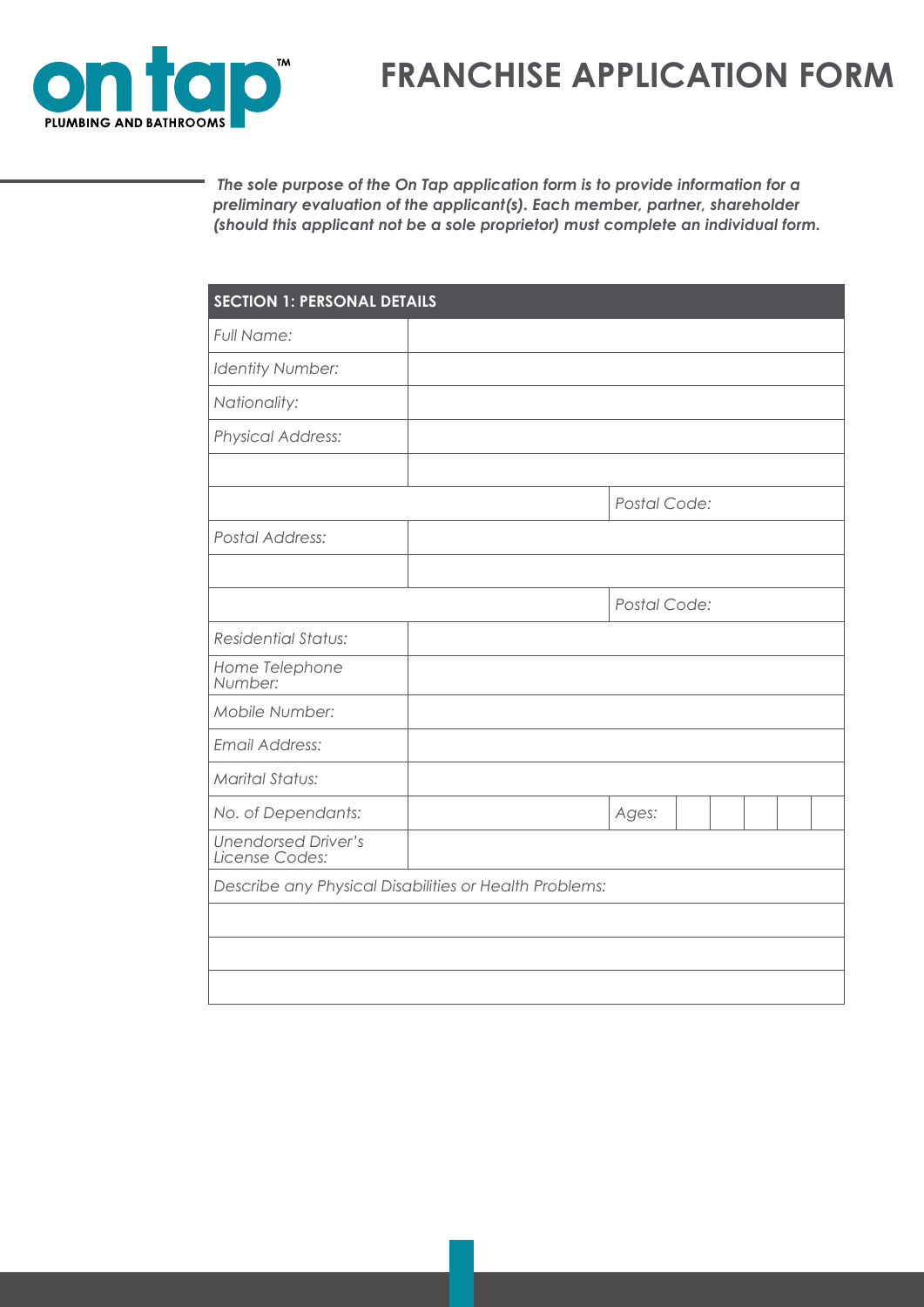

| <b>SECTION 2: WORK EXPERIENCE</b>                                                                                      |   |   |   |   |  |              |   |   |  |
|------------------------------------------------------------------------------------------------------------------------|---|---|---|---|--|--------------|---|---|--|
| Current Employer:                                                                                                      |   |   |   |   |  |              |   |   |  |
| <b>Physical Address:</b>                                                                                               |   |   |   |   |  |              |   |   |  |
|                                                                                                                        |   |   |   |   |  |              |   |   |  |
|                                                                                                                        |   |   |   |   |  | Postal Code: |   |   |  |
| Postal Address:                                                                                                        |   |   |   |   |  |              |   |   |  |
|                                                                                                                        |   |   |   |   |  |              |   |   |  |
|                                                                                                                        |   |   |   |   |  | Postal Code: |   |   |  |
| Telephone Number:                                                                                                      |   |   |   |   |  |              |   |   |  |
| <b>Position Held:</b>                                                                                                  |   |   |   |   |  |              |   |   |  |
| Date Started:                                                                                                          | M | M | Y | Y |  | Date Ended:  | M | M |  |
| Remuneration:                                                                                                          |   |   |   |   |  |              |   |   |  |
| Should your current employment be less than 10 years, please complete futher<br>details of your work experience below: |   |   |   |   |  |              |   |   |  |
| Previous employer:                                                                                                     |   |   |   |   |  |              |   |   |  |
| <b>Physical Address:</b>                                                                                               |   |   |   |   |  |              |   |   |  |
|                                                                                                                        |   |   |   |   |  |              |   |   |  |
|                                                                                                                        |   |   |   |   |  | Postal Code: |   |   |  |
| Postal Address:                                                                                                        |   |   |   |   |  |              |   |   |  |
|                                                                                                                        |   |   |   |   |  |              |   |   |  |
|                                                                                                                        |   |   |   |   |  | Postal Code: |   |   |  |
| Telephone Number:                                                                                                      |   |   |   |   |  |              |   |   |  |
| Position Held:                                                                                                         |   |   |   |   |  |              |   |   |  |
| Date Started:                                                                                                          | M | M | Y | Y |  | Date Ended:  | M | M |  |
| Remuneration:                                                                                                          |   |   |   |   |  |              |   |   |  |

- *Please attach a detailed Curriculum Vitae (CV) with detailed job descriptions, salary (ctc), academic achievements and qualifications – marked as annexure A.*
- *Please attach a certified copy of your ID document marked as annexure B.*
- *Please attach proof of residence, such as a utility bill not older than 3 months marked as annexure C.*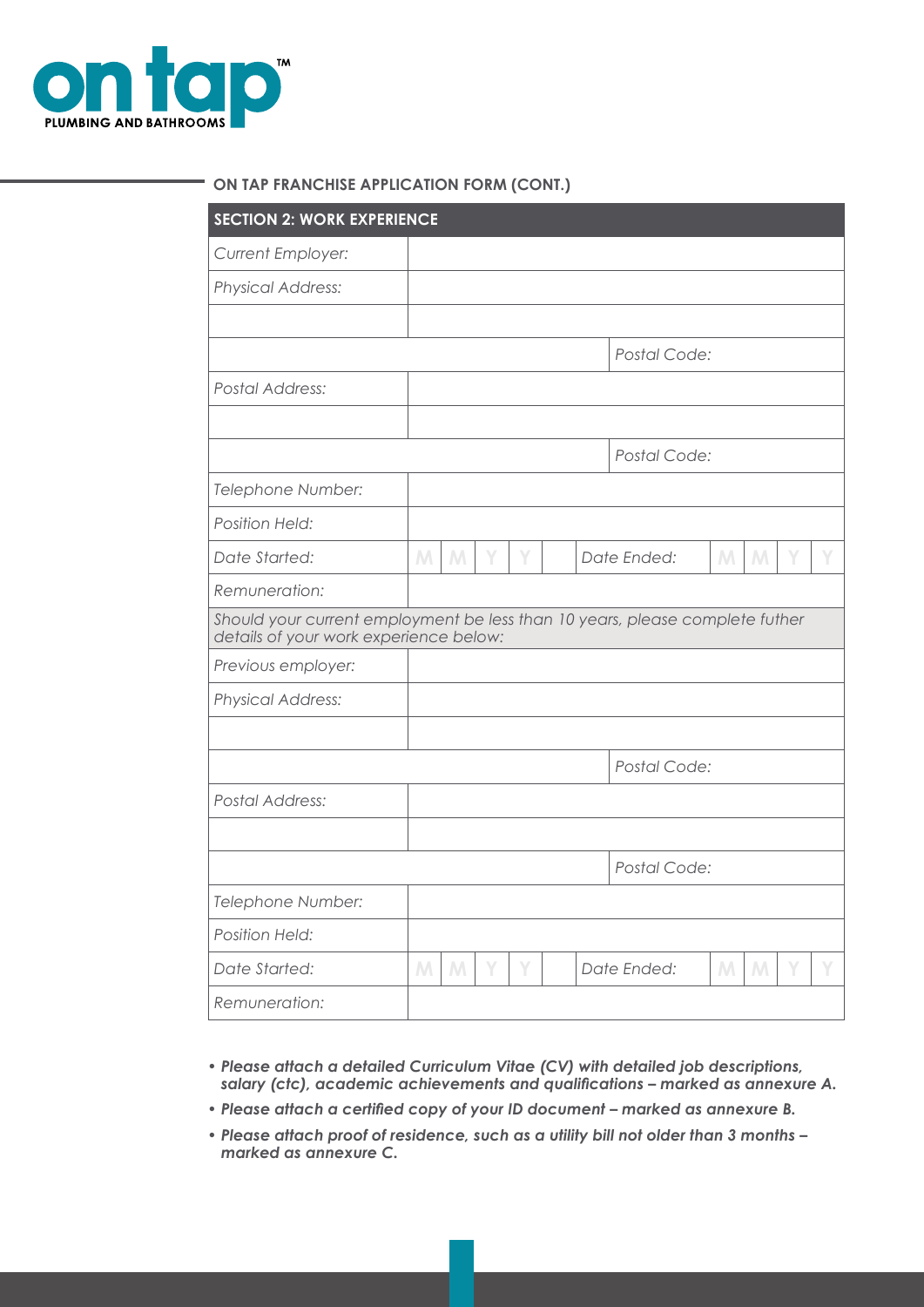| <b>SECTION 3: FRANCHISE DETAILS</b>          |                                                                      |   |   |
|----------------------------------------------|----------------------------------------------------------------------|---|---|
| Territory of interest:                       | <b>First Choice:</b>                                                 |   |   |
|                                              | Second Choice:                                                       |   |   |
|                                              | Third Choice:                                                        |   |   |
|                                              | Are you willing to relocate should none of these areas be available? | Υ | N |
| Will the outlet be owner operated?           |                                                                      | Υ | N |
| Reason for applying for an ON TAP Franchise: |                                                                      |   |   |
|                                              |                                                                      |   |   |
|                                              |                                                                      |   |   |
|                                              |                                                                      |   |   |
|                                              |                                                                      |   |   |
|                                              |                                                                      |   |   |
| Have you ever owned your own business?       |                                                                      | Υ | N |
| If yes, please provide details:              |                                                                      |   |   |
|                                              |                                                                      |   |   |

| <b>SECTION 4: FINANCIAL DETAILS</b>                                                  |   |   |  |  |  |   |
|--------------------------------------------------------------------------------------|---|---|--|--|--|---|
| <b>Banking Details</b>                                                               |   |   |  |  |  |   |
| Name of Bank                                                                         |   |   |  |  |  |   |
| <b>Account Holder's Name</b>                                                         |   |   |  |  |  |   |
| <b>Account Number</b>                                                                |   |   |  |  |  |   |
| <b>Unencumbered Capital</b>                                                          |   |   |  |  |  |   |
| Cash available for investment:                                                       | R |   |  |  |  |   |
| Do you have access to 'soft loans'?                                                  | Y | N |  |  |  |   |
| If yes, please state the amount                                                      | R |   |  |  |  |   |
| Would you be able to raise additional capital without unduly obligating<br>yourself? |   |   |  |  |  | N |
| What is the equity value of your<br>property(ies)?                                   | R |   |  |  |  |   |
| State total amount of liabilities                                                    | R |   |  |  |  |   |
| How much money do you need to meet<br>your monthly obligations?                      | R |   |  |  |  |   |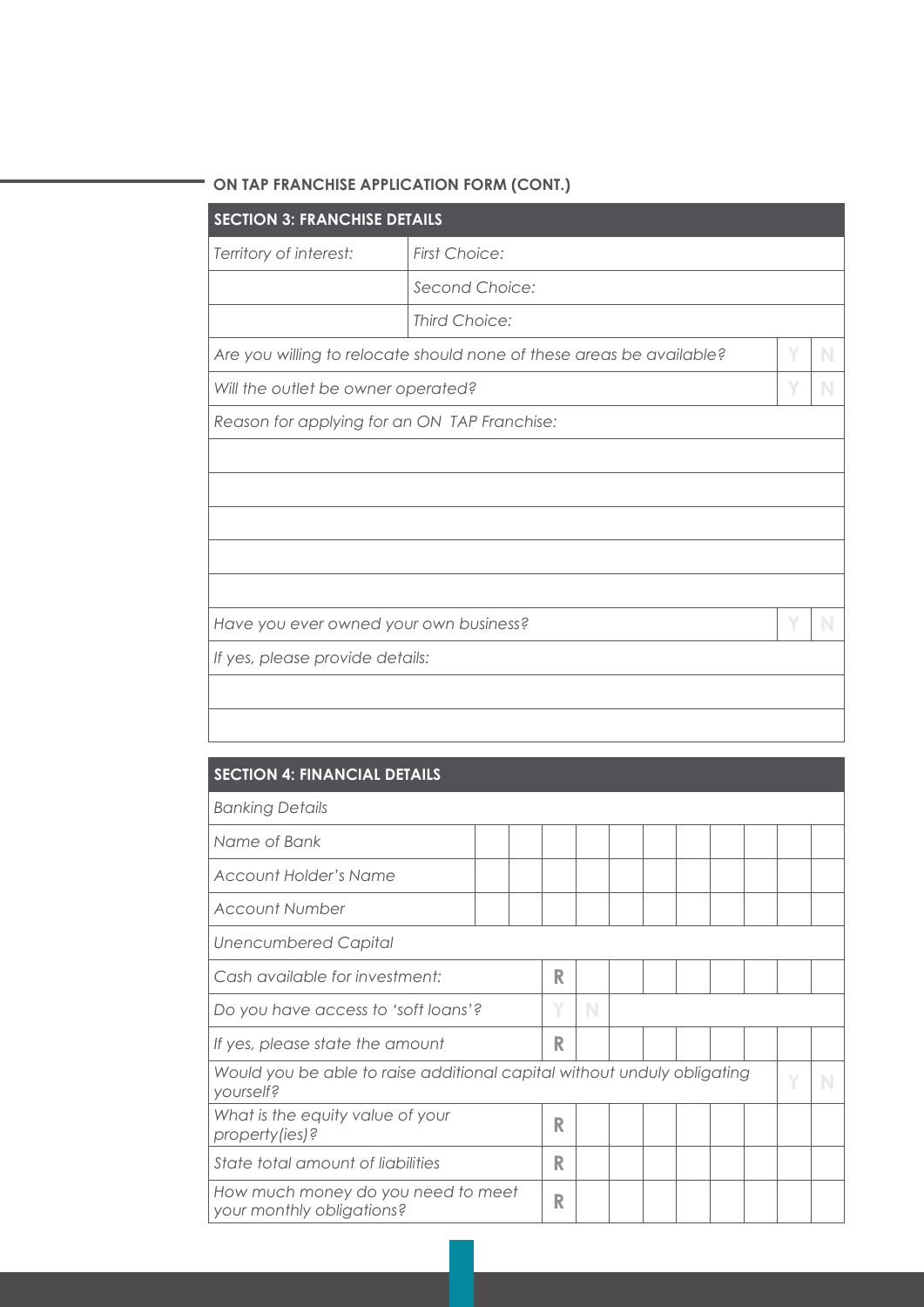## **SECTION 5: DECLARATION**

*DECLARATION BY ON TAP FRANCHISE HOLDINGS*

*Submission of this completed application form does not automatically mean that there is a*  formal commitment on the part of ON TAP FRANCHISE HOLDINGS (PTY) LTD.

*Any advice given by ON TAP FRANCHISE HOLDINGS (PTY) LTD and their employees during the application assessment process, following the submission of this application, is taken at the applicant's own risk.*

*Submission of this form authorises ON TAP FRANCHISE HOLDINGS (PTY) LTD to conduct credit checks and police clearance on all applicants.*

*DECLARATION BY APPLICANT*

*I, the undersigned, desire to enter into a franchise agreement with ON TAP FRANCHISE HOLDINGS (PTY) LTD, herein after referred to as "the Franchisor". To enable me to base my decision on solid facts, I request the Franchisor to permit me access to confidential documentation relating to the business methods that are applied in the Franchisor's operations, as well as to confidential performance figures including past trading results and future projections should this application be successful, for the sole purpose of evaluating the merits of the franchise proposal.*

*To protect the Franchisor's legitimate interests, I herewith declare the following:*

- *1. I acknowledge that the Franchisor has, during the period since 1990 when the Franchisor's original business has been established, developed proprietary business systems and procedures, hereinafter referred to as the "Confidential Material". I am aware that the Franchisor grants licences for the exploitation of the Confidential Material to others and understand that it would be prejudicial to the Franchisor's legitimate business interests, as*  well as those of the Franchisor's existing and future franchisees, should the Confidential *Material become accessible to unauthorised parties.*
- *2. I acknowledge that, should the Confidential Material or any part thereof, be made accessible to me, it has been done so on the express understanding that the knowledge*  derived there from is to be used exclusively for the purpose of evaluating the merits of the *franchise proposal.*
- *3. I maintain full confidentiality and promise not to make copies of the Confidential Material by any means whatsoever, nor shall I make the Confidential Material available to any third party, now or at any time in the future.*
- *4. Should the application or negotiations terminate and I do not become a Franchisee of the Franchisor, regardless of the reasons for the decision, I undertake not to set up for my own account, be employed by, or manage on behalf of others, serve as an advisor to, make an investment in or be involved in any other way whatsoever, in a business that is substantially the same as the business of the Franchisor. I agree and accept that this restraint shall endure for a period of two years from date of signature on this document and be valid throughout the Republic of South Africa, Swaziland, Namibia, Botswana, Lesotho, Zimbabwe, Angola and Mozambique.*
- *5. I acknowledge that, prior to entering into negotiations with the Franchisor, I had insufficient knowledge of the Franchisor's business or industry and could not have successfully operated a similar business without the information that was to be divulged by the Franchisor during the application and negotiations. I acknowledge therefore that the restraints set out above do not constitute a threat to my right to earn a living.*
- *6. I record that by signing this undertaking, we do not enter into any binding obligation other than to maintain absolute confidentiality regarding the Confidential Material and to abstain from setting up a business in opposition to the Franchisor. I further record that it will not constitute a breach of this Confidentiality Undertaking if I have the Confidential Material scrutinised by my bona fide professional advisors, these to be either drawn from among registered professionals in the legal or accounting field, or to be individuals approved in advance in writing by the Franchisor.*